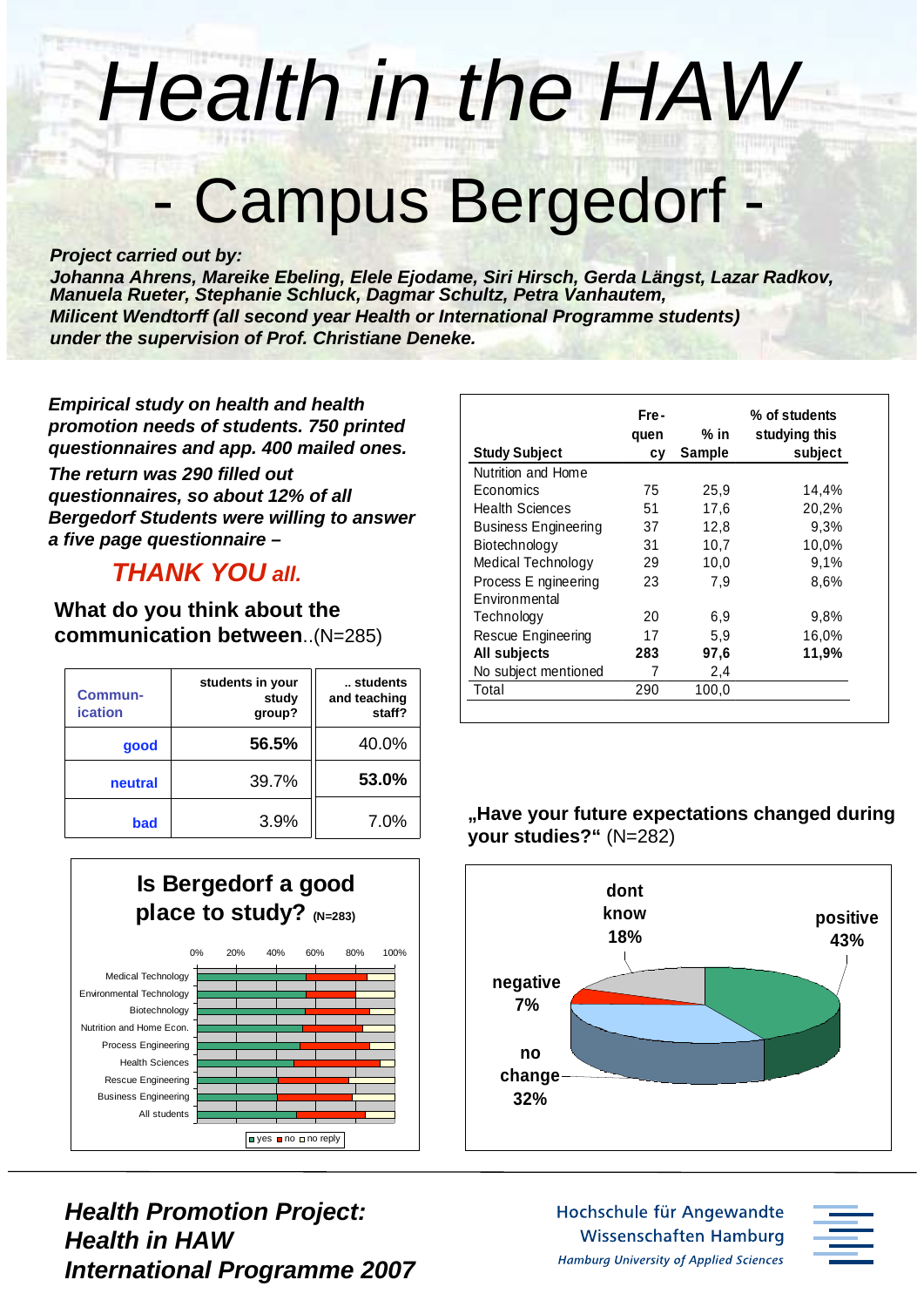**The "Mensa" and other Facilities** 

*The Campus*

#### **How do you find the opening hours of the Mensa?** (N=269)



#### **How clean do you find the the Mensa?** (N=269 )

| <b>Mensa</b>                      | <b>Male</b> | <b>Female</b> |
|-----------------------------------|-------------|---------------|
| Clean                             | 91.6%       | 81.6%         |
| <b>Sometimes</b><br>clean / dirty | 8.4%        | 18.4%         |
| <b>Dirty</b>                      | $0.0\%$     | $0.0\%$       |

**What do you think about the temperature in the rooms at the Campus Bergedorf?** (N=281)

| Tempera-<br>ture | <b>Male</b> | Female |
|------------------|-------------|--------|
| good             | 24,8%       | 8,9%   |
| neutral          | 35,4%       | 25,6%  |
| bad              | 39,8%       | 65,5%  |

**How would you rate the toilets at the Campus Bergedorf? (N=240 )**

| <b>Toilet</b> |       |        |
|---------------|-------|--------|
| <b>Grades</b> | Male  | Female |
| Very good     | 2.7%  | 0.6%   |
| 2             | 22.3% | 7.1%   |
| 3             | 28.6% | 19.0%  |
| 4             | 25.0% | 25.6%  |
| 5             | 16.1% | 28.0%  |
| Very bad      | 5.4%  | 19.6%  |

**Do you find the food healthy offered at the mensa and the cafeteria?** (N=265)



**Do you have suggestions for the improvement of the mensa/ cafeteria?**

| Improve-<br>ment<br>suggested    | % of all<br>students (50%<br>made no<br>comments) |
|----------------------------------|---------------------------------------------------|
| more<br>variety                  | 18,6%                                             |
| better<br>quality of<br>the food | 15,5%                                             |
| better<br>service                | 12,1%                                             |
| cheaper<br>prices                | 3,8%                                              |

**Female students grade the toilets and the temperature significantly worse than male students. Disturbance by noise is less of a problem.**

*Health Promotion Project: Health in HAW International Programme 2007*

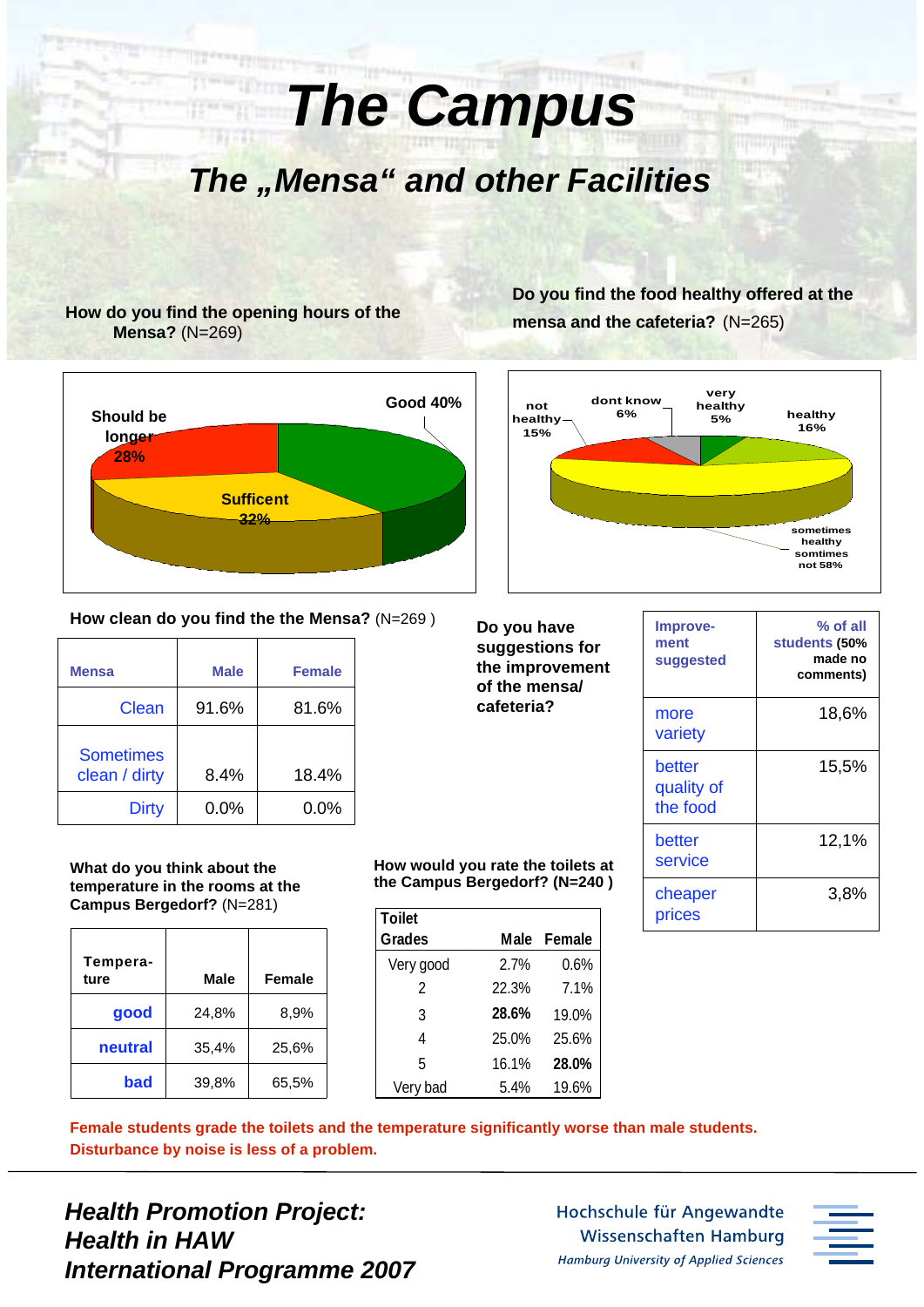### *Health and Illness*

"How many days, within the last six month, have you been ill so that you couldn't do your usual routines?"

- 24,9% didn't feel ill at all
- 28,4% felt ill up to three days
- 33,0% four to ten days
- 

40,4% haven't seen a doctor at all within the last six month. If they went to a doctor, this was mostly between one and three times (44, 6%).

■ 33,0% four to ten days and the students of 290 students out of 290 students out of 290 students out of 290 students out of 290 students out of 290 students out of 290 students out of 290 students out of 290 students out haven't been to a hospital at all within the last six month.

#### **Chronic Diseases** (N=290)

| Allergies       | 32,8% |
|-----------------|-------|
| <b>Backache</b> | 11,7% |
| Astma           | 5,2%  |
| Other chronic   |       |
| disease         | 9,3%  |

#### **BMI, grouped** (N=273)

| Underweight (1) | 2,1%  |
|-----------------|-------|
| Normal weight   | 80,0% |
| Overweight (2)  | 10,3% |
| Obese $(3)$     | 1,7%  |

(1) BMI <18; (2) 25<BMI< 30 (3) BMI >30

#### **Students were asked to rate their health**

between  $1=$  very good and 6 very poor (N=285) Ordered according to Physical Health Ranking



Only 27% of all students **know** about the psychological support which is offered to students.

40% of all students said they would **use** psychological help from the HAW if they needed.

*Health Promotion Project: Health in HAW International Programme 2007*





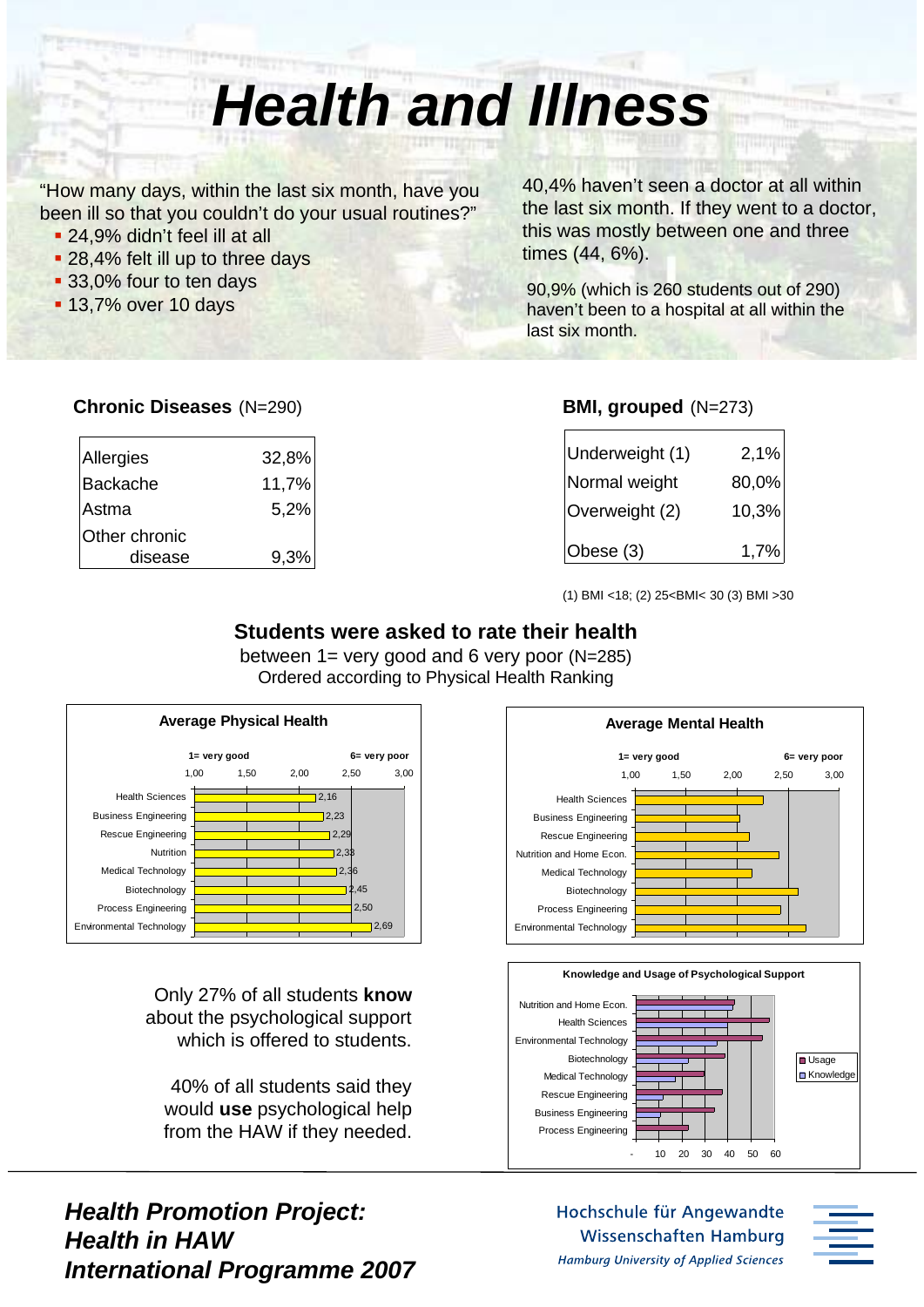*Health Behaviour*

A few questions were asked about the mental health of the students at campus Bergedorf. Smoking and drinking habits as well as stress level were stratified according to gender.



#### **Of the students who smoke**

- 21,4% smoke up to 9 cigarettes per week
- 28,6 % smoke 10 to 40 cigarettes per week
- 25,0 % smoke 41 to 75 cigarettes per week
- 25,% smoke more than 75 cigarettes per week



#### **Of the students drinking alcohol**

- •31,5% drink up to 3 times a month
- 28,9% 4 to 6 times a month
- 24,6% 7 to 15 times per month
- 15,0% drink more often



Students relieve themselves from stress by doing sports (54,8%), listing to music (54,8%) and watching TV (35,5%) to Only 12,8% use cigarettes and 12,1% drink alcohol

*Health Promotion Project: Health in HAW International Programme 2007*

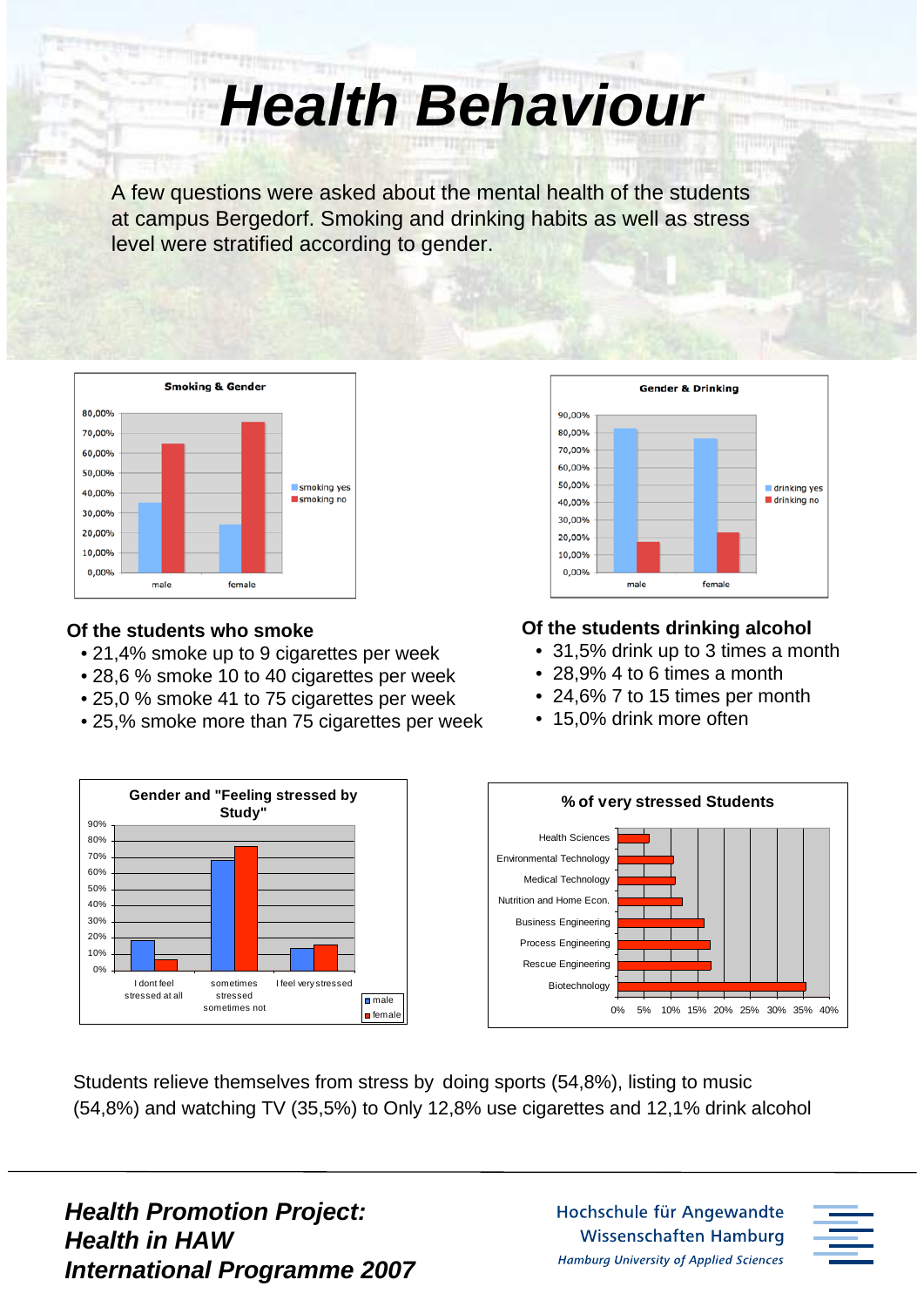80,4% of the students at campus Bergedorf do sports. On average they do 4,5 hours of sports per week.

*Sports*

A larger percentage of women do sports, but men sport on average more hours per week.The time spent on sporting varies up to 30 hours per week.



The students who study business engineering do sports the most (94%). Students who study environmental engineering (73%) and process engineering (73%) do sports the least. "Hochschulsport" is rarely used.

| <b>Sports Hit List</b> | % of 290 |
|------------------------|----------|
| Jogging                | 35%      |
| <b>Fitness</b>         | 16%      |
| <b>Ballsports</b>      | 15%      |
| Cycling                | 13%      |
| Swimming               | 10%      |
| Aerobics etc.          | 9%       |
| Tennis/badminton       |          |
| /squash                | 7%       |
| Others                 | 13%      |

### **There is no relationship in our study between doing sports and**

- • **BMI,**
- • **mental health and**
- • **physical health.**

Only **half** of the sporting students feel there is enough time during term time to do sports. In Health Science and Process Engineering only 40% of the students have enough time.

• 25% of the people who do sports, do this because it is fun.

• Also Health (19%), fitness (17%) and mentalwellbeing (13%) are important reasons to do sports.

• Only 6% of the students sport to look good.





*Health Promotion Project: Health in HAW International Programme 2007*